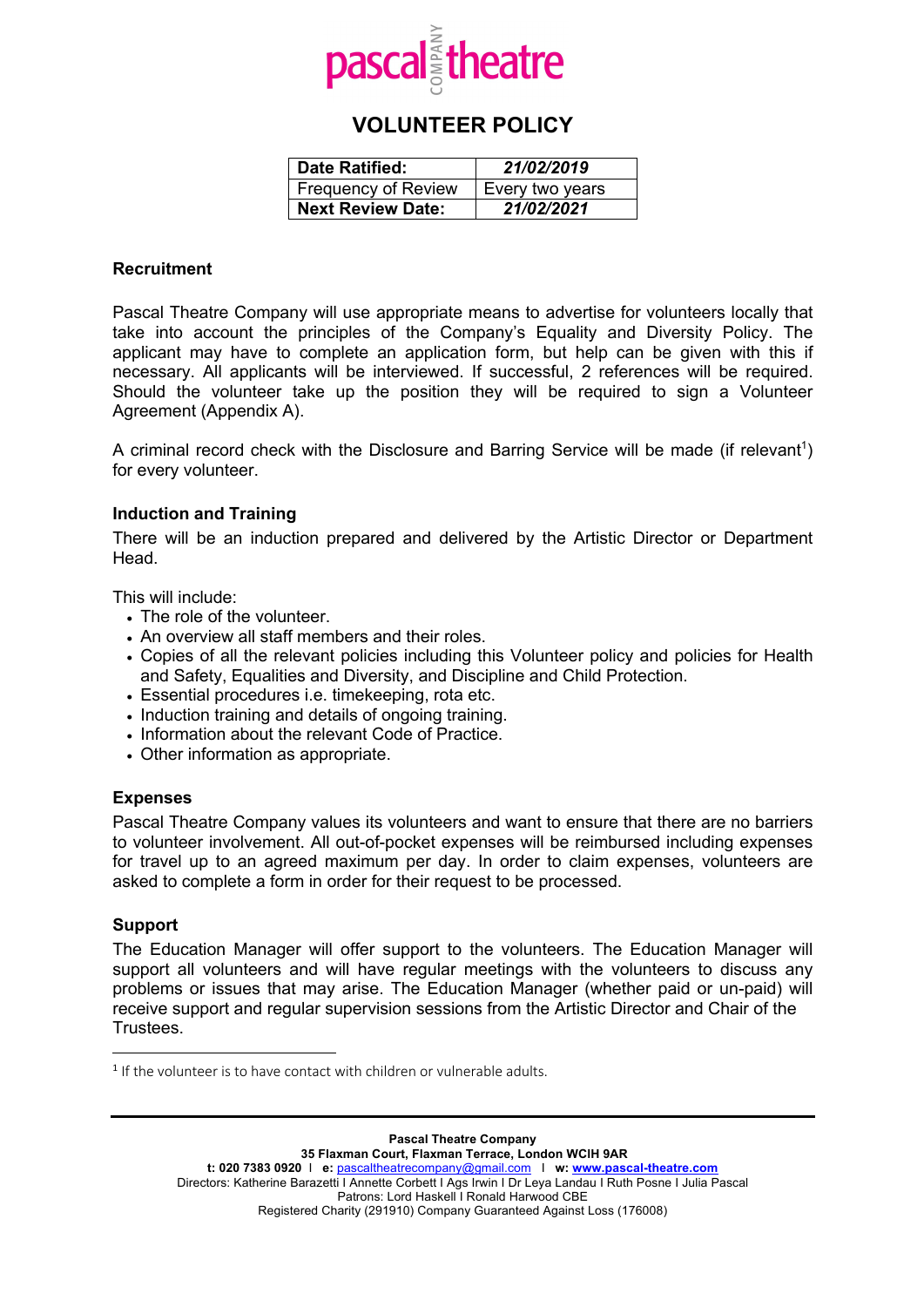

## **Insurance**

The Company has a valid insurance policy, which all volunteers are advised to read.

# **Resolving Problems**

The relationship between the Company and its volunteer workers is entirely voluntary and does not imply any contract. However, it is important that the Company is able to maintain its agreed standards and it is also important that volunteers should enjoy making their contribution to the Company.

The Company's process for resolving problems is

Initially with a meeting with the Education Manager who will explain the concerns.

- 1. If this does not resolve the concern, then a meeting with the Artistic Director will be convened.
- 2. If the volunteer's work still does not meet with the Company standards, then Pascal Theatre Company will have to stop using the volunteer's services.
- 3. At all times the volunteer will be able to freely state his/her case and can have a friend to accompany him/her.

If the volunteer is dissatisfied with any aspect of the Company's work the volunteer should:

- 1. Initially explain his/her dissatisfaction with the Education Manager. If the Education Manager is part of your grievance, the grievance should be explained to the Artistic **Director**
- 2. If that does not resolve the issue, then a formal meeting with the Chair of Trustees should follow. This meeting with be formally minuted with both parties having access to the minutes
- 3. If after this, the volunteer's dissatisfaction remains unresolved, and the Company are unable to resolve the volunteer's grievance, then it would be inappropriate for the volunteer to continue to be a volunteer.
- 4. At all times the volunteer will be freely able to state your case and can have a friend to accompany him/her.